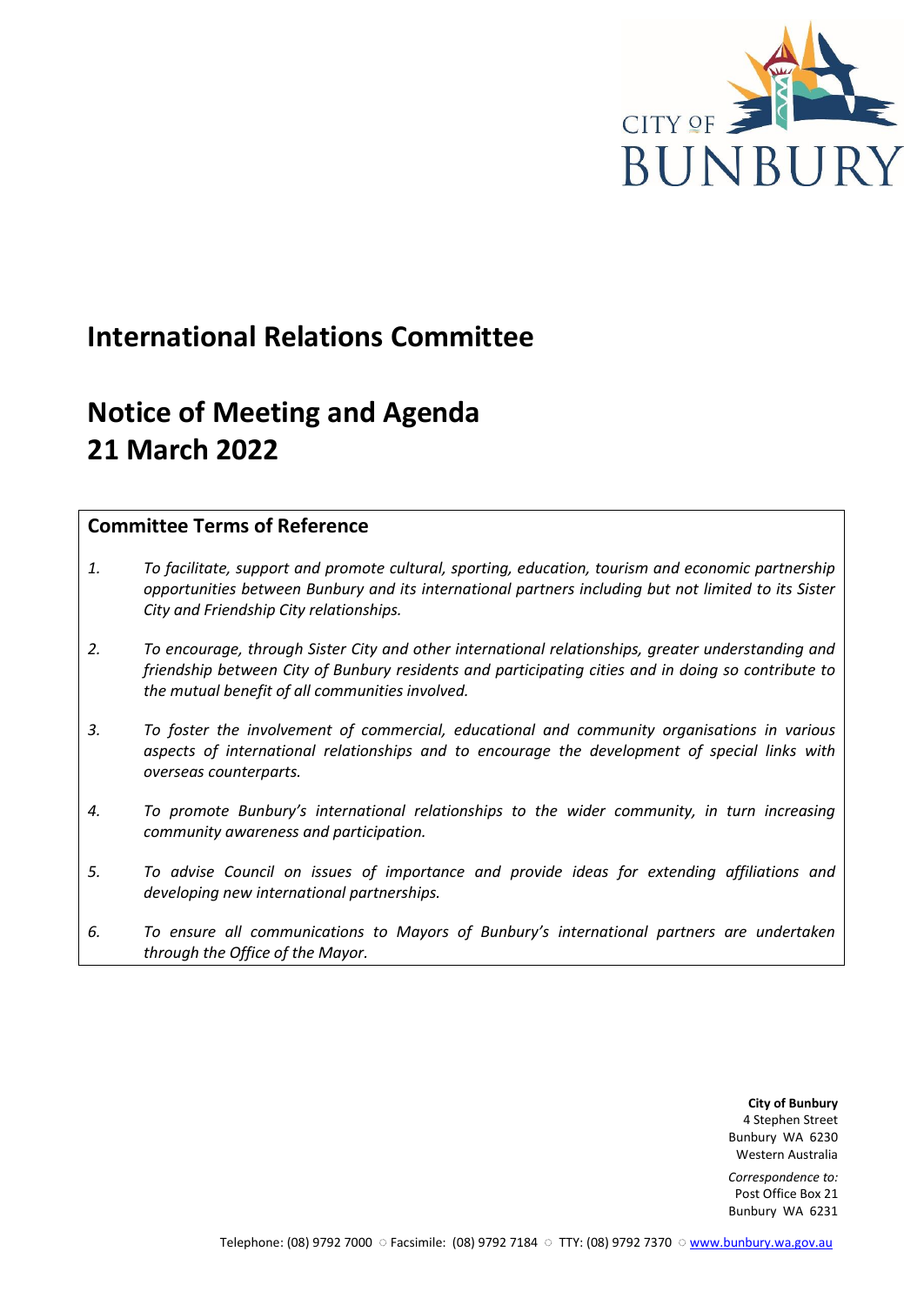## **Table of Contents**

| <b>Item No</b> |       | Subject | Page |
|----------------|-------|---------|------|
| 1.             |       |         |      |
| 2.             |       |         |      |
| 3.             |       |         |      |
| 4.             |       |         |      |
|                | 4.1.  |         |      |
|                | 4.2.  |         |      |
| 5.             |       |         |      |
| 6.             |       |         |      |
| 7.             |       |         |      |
| 8.             |       |         |      |
|                | 8.1.  |         |      |
|                | 8.2.  |         |      |
| 9.             |       |         |      |
| 10.            |       |         |      |
|                | 10.1. |         |      |
|                | 10.2. |         |      |
|                |       |         |      |
| 12.            |       |         |      |
|                | 12.1. |         |      |
|                | 12.2. |         |      |
| 13.            |       |         |      |
| 14.            |       |         |      |
|                |       |         |      |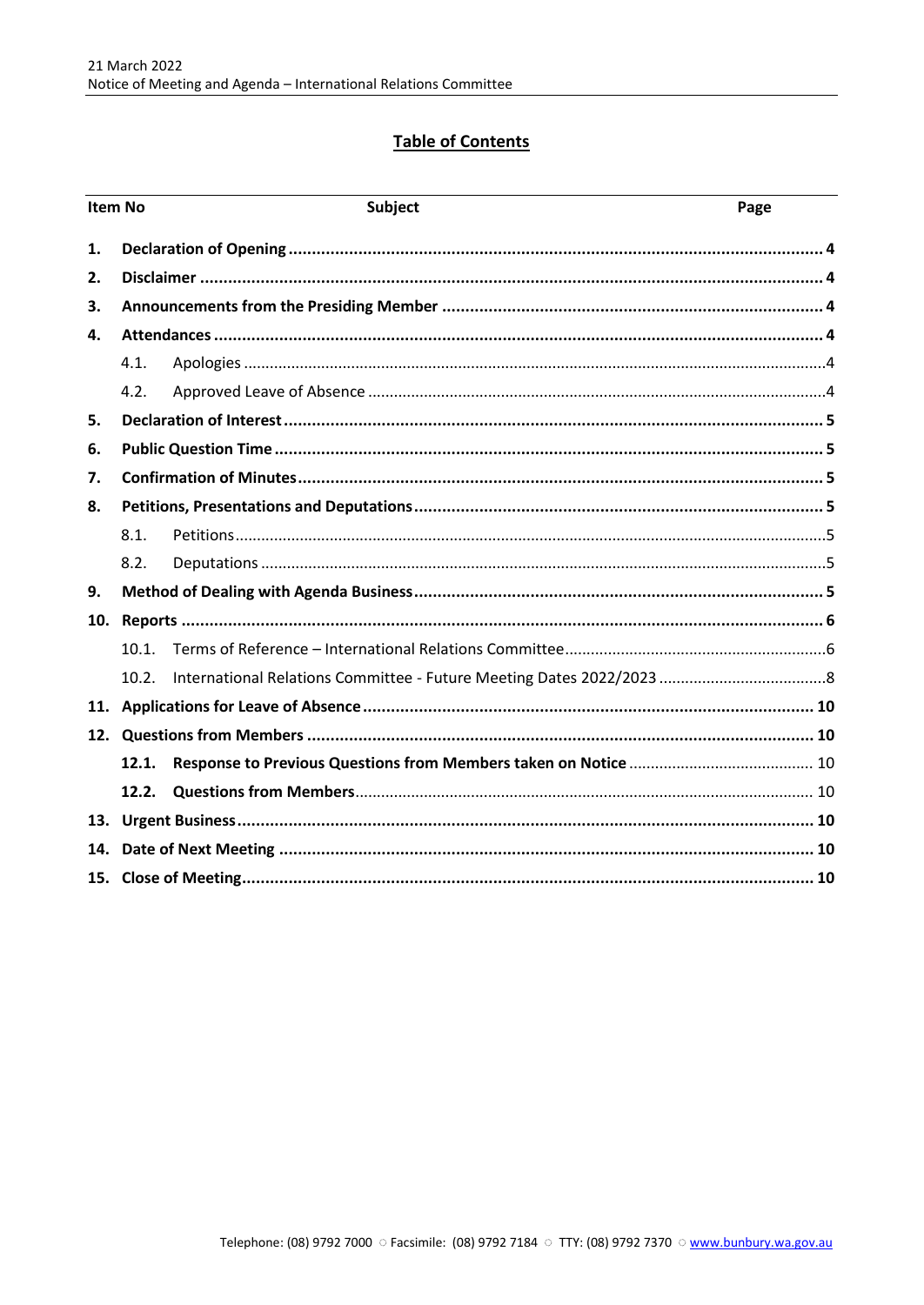## **Acknowledgement of Country**

We acknowledge the Traditional Custodians of this land, the Wardandi Noongar people, and pay our respects to Elders past, present and future.

## **Vision**

Bunbury: welcoming and full of opportunities.

## **Organisational Values**

## #WEARECOB

|                     | We are one team                                    |  |  |
|---------------------|----------------------------------------------------|--|--|
|                     | We keep each other safe                            |  |  |
| WE ARE COMMUNITY    | We display empathy and respect                     |  |  |
|                     | We have fun and celebrate our successes            |  |  |
|                     | We work together to achieve great outcomes         |  |  |
|                     | We are open to opportunities                       |  |  |
|                     | We actively listen and think things through        |  |  |
| <b>WE ARE OPEN</b>  | We are inclusive and treat everyone equally        |  |  |
|                     | We are honest and open in our communications       |  |  |
|                     | We are open to feedback to improve our performance |  |  |
|                     | We lead the change, we own it                      |  |  |
|                     | We trust and empower each other                    |  |  |
| <b>WE ARE BRAVE</b> | We have the difficult conversations early          |  |  |
|                     | We hold ourselves to the highest standard          |  |  |
|                     | We have the courage to improve and simplify        |  |  |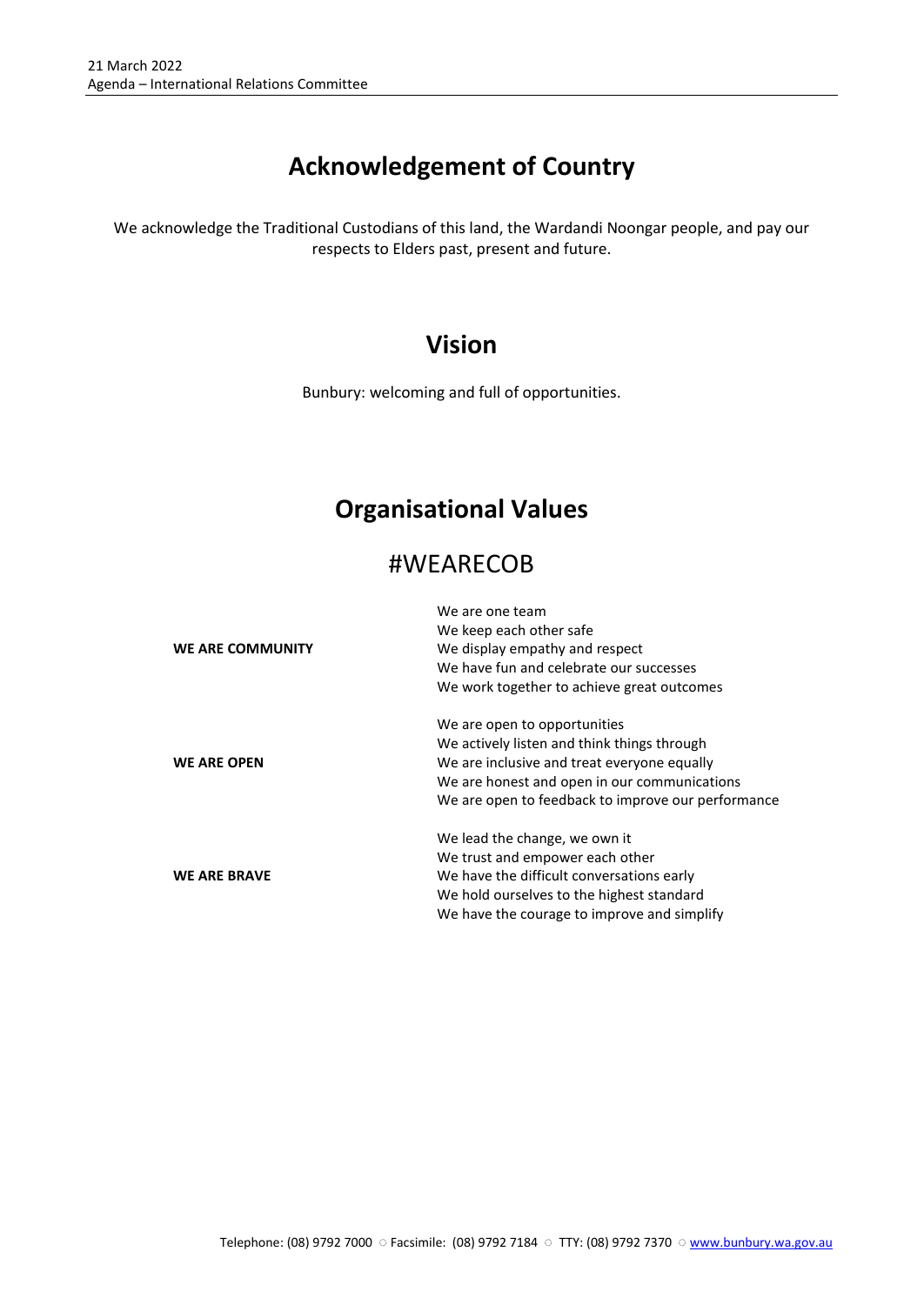

# **International Relations Committee Meeting Notice of Meeting**

Dear Committee Members

The next Ordinary Meeting of the International Relations Committee (IRC) will be held in the Ocean Room at the City of Bunbury Administration Building, 4 Stephen Street, Bunbury, on **Monday, 21 March 2022** at **3:00PM**.

Ander

Signed: **Felicity Anderson Manager, City Growth** *Date of Issue: Wednesday, 16 March 2022*

## **Agenda 21 March 2022**

Members of the public to note that recommendations made by this committee are not final and will be subject to adoption (or otherwise) at a future meeting of the Bunbury City Council.

*Committee Members:*

| <b>Member Name</b>      | <b>Representing</b>             |  |  |
|-------------------------|---------------------------------|--|--|
| Cr Tresslyn Smith       | <b>Council Representative</b>   |  |  |
| Cr Gabi Ghasseb         | <b>Council Representative</b>   |  |  |
| <b>Felicity Farnell</b> | <b>Community Representative</b> |  |  |
| Valda Smith             | <b>Community Representative</b> |  |  |
| Pauline Vukelic         | <b>Community Representative</b> |  |  |
| Paul Springate          | <b>Community Representative</b> |  |  |
| Janice Platt            | <b>Community Representative</b> |  |  |
| Shamara Williams        | <b>Community Representative</b> |  |  |
| <b>Brooke Gray</b>      | <b>Community Representative</b> |  |  |
| Nicolas Pozniakov       | <b>Community Representative</b> |  |  |
| <b>Gurpreet Chahal</b>  | <b>Community Representative</b> |  |  |
| Carol McDowall          | <b>Community Representative</b> |  |  |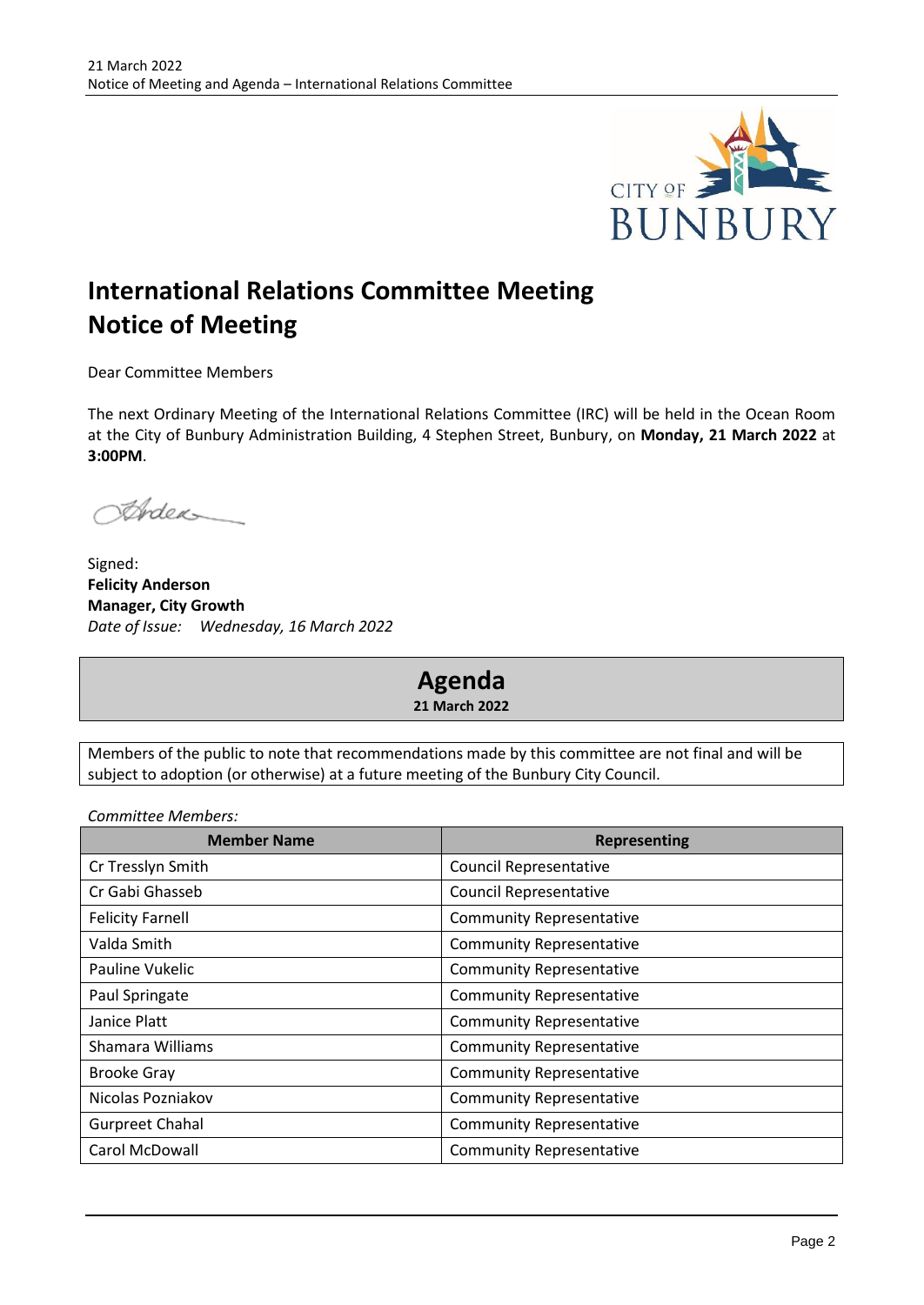*Ex-officio Members (non-voting):*

| <b>Member Name</b> | <b>Title</b>                                                                                   |
|--------------------|------------------------------------------------------------------------------------------------|
| Mat Lewis          | Manager Trade, Tourism, Innovation & Creative<br>Industries, South West Development Commission |
| Kristy Gillian     | Chief Executive Officer, Bunbury Geographe Chamber<br>of Commerce and Industry                 |
|                    | Edith Cowan University SW Campus Representative                                                |

*Support Staff:*

| <b>Name</b>              | <b>Title</b>                                 |
|--------------------------|----------------------------------------------|
| Qing Ye                  | <b>Economic Development Officer</b>          |
| <b>Felicity Anderson</b> | Manager Economic Development and Property    |
| Kristen Anderson         | Team Leader, Economic Development            |
| Kylie Tucker             | Economic Development Project Support Officer |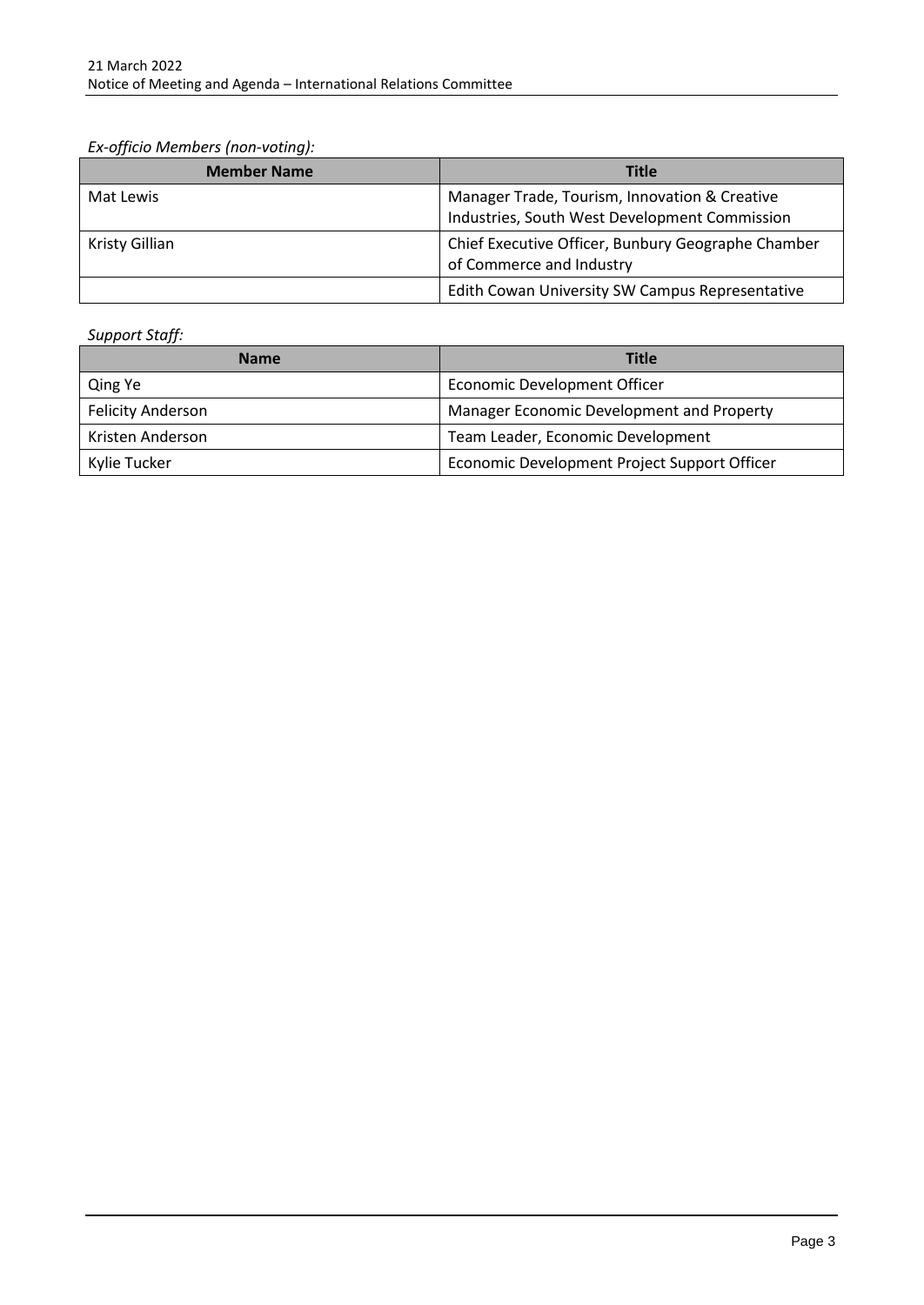## <span id="page-5-0"></span>**1. Declaration of Opening**

The Team Leader, Economic Development declared the meeting open at \_\_\_\_\_\_pm.

Please note Council Decision 335/13 from the Ordinary Meeting held on 26 November 2013 when administering Committees of Council states in part

*"That Council:* 

*1. Request that the Committees retained appoint a Councillor as the Presiding Member to enable more effective reporting back to Council in relation to Committee items and recommendations.* 

*…*

*3. Require each Committee to set an annual meeting program which will be advertised to enable members of the public to attend."*

As this is the first meeting of the International Relations Committee since the 2021 local government elections, the Committee is required to elect a Presiding Member from amongst themselves in accordance with section 5.12 of the *Local Government Act 1995*. The Team Leader, Economic Development will call for nominations for the position of Presiding Member, and if necessary, conduct a ballot.

### <span id="page-5-1"></span>**2. Disclaimer**

Not applicable to this committee

## <span id="page-5-2"></span>**3. Announcements from the Presiding Member**

## <span id="page-5-3"></span>**4. Attendances**

## <span id="page-5-4"></span>**4.1. Apologies**

Pauline Vukelic

## <span id="page-5-5"></span>**4.2. Approved Leave of Absence**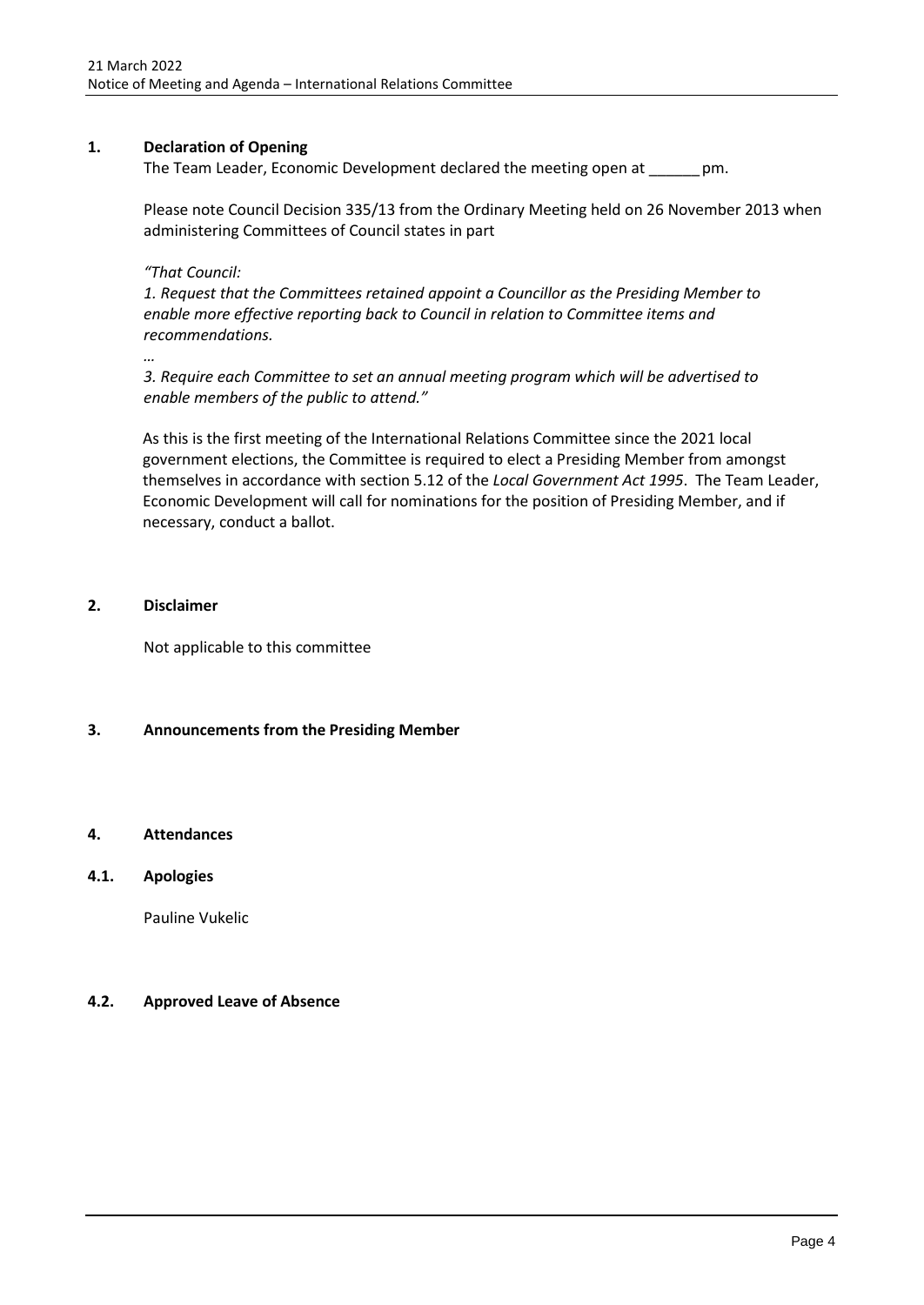## <span id="page-6-0"></span>**5. Declaration of Interest**

IMPORTANT: Committee members to complete a "Disclosure of Interest" form for each item on the agenda in which they wish to disclose a financial/proximity/impartiality interest. They should give the form to the Presiding Member before the meeting commences. After the meeting, the form is to be forwarded to the Administration Services Section for inclusion in the Corporate Financial Disclosures Register.

#### <span id="page-6-1"></span>**6. Public Question Time**

Nil

## <span id="page-6-2"></span>**7. Confirmation of Minutes**

The Minutes of the International Relations Committee held on 16 August 2021 have been circulated.

### **Recommendation**

The minutes of the International Relations Committee Meeting held on 16 August 2021, are confirmed as a true and accurate record.

## <span id="page-6-3"></span>**8. Petitions, Presentations and Deputations**

Nil

## <span id="page-6-4"></span>**8.1. Petitions**

Nil

## <span id="page-6-5"></span>**8.2. Deputations**

Nil

## <span id="page-6-6"></span>**9. Method of Dealing with Agenda Business**

Items are dealt with in the order that they appear.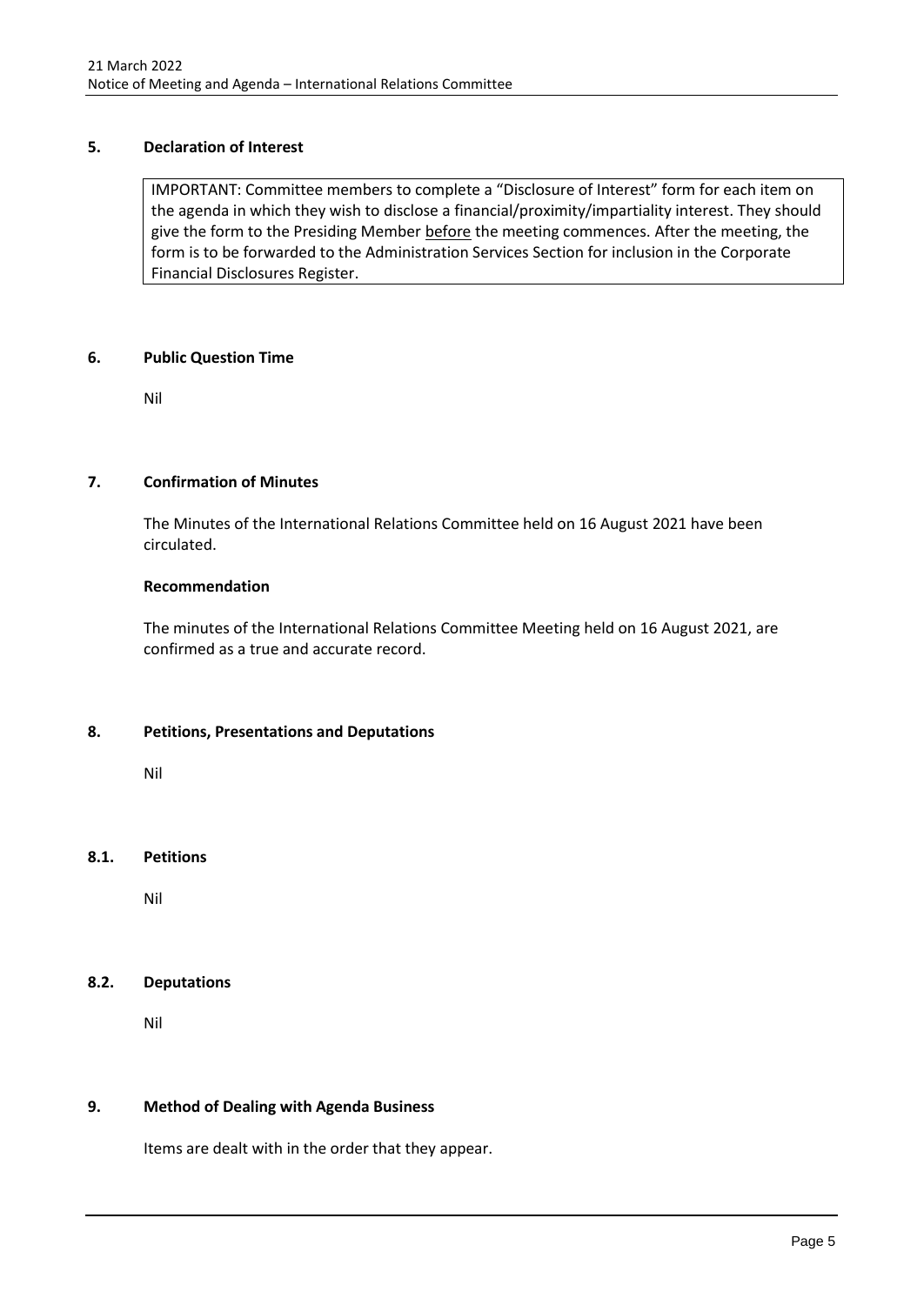## <span id="page-7-0"></span>**10. Reports**

#### <span id="page-7-1"></span>**10.1. Terms of Reference – International Relations Committee**

| <b>File Ref:</b>            | COB/523                                                          |   |                             |  |
|-----------------------------|------------------------------------------------------------------|---|-----------------------------|--|
| <b>Applicant/Proponent:</b> | <b>Internal Report</b>                                           |   |                             |  |
| <b>Responsible Officer:</b> | Qing Ye, Economic Development Officer                            |   |                             |  |
| <b>Responsible Manager:</b> | Felicity Anderson, Manager City Growth                           |   |                             |  |
| <b>Executive:</b>           | Gary Barbour, Director, Sustainable Communities                  |   |                             |  |
| <b>Authority/Discretion</b> | $\Box$<br>Advocacy                                               | ⋈ | Review                      |  |
|                             | Executive/Strategic<br>П                                         |   | Quasi-Judicial              |  |
|                             | Legislative<br>$\Box$                                            | ⊠ | <b>Information Purposes</b> |  |
| <b>Attachments:</b>         | Appendix 1: International Relations Committee Terms of Reference |   |                             |  |

#### **Summary**

This purpose of this report is for the Committee to adopt the Terms of Reference for the International Relations Committee as reviewed and amended, **attached** at Appendix 1.

#### **Executive Recommendation**

That the International Relations Committee adopt the Terms of Reference at **attached** at Appendix 1.

#### **Strategic Relevance**

| Theme No.1       | Our Community and Culture                                               |
|------------------|-------------------------------------------------------------------------|
| Goal             | A safe, healthy and cohesive community, with a rich cultural life, and  |
|                  | supportive social environment                                           |
| Objective No.1.3 | A welcoming community, where diverse cultures are valued, and residents |
|                  | have a sense of belonging                                               |

#### **Regional Impact Statement**

Not applicable for the purpose of this report.

#### **Background**

Council Decision 335/13 requests that all Committees commence a review of their Terms of Reference. This has been included in agendas for the first meeting of Committees.

#### **Council Policy Compliance**

Not applicable.

#### **Legislative Compliance**

*Local Government Act 1995.*

#### **Officer Comments**

The Terms of Reference have been drafted with broad intent to recognise the importance of and many opportunities in international relations.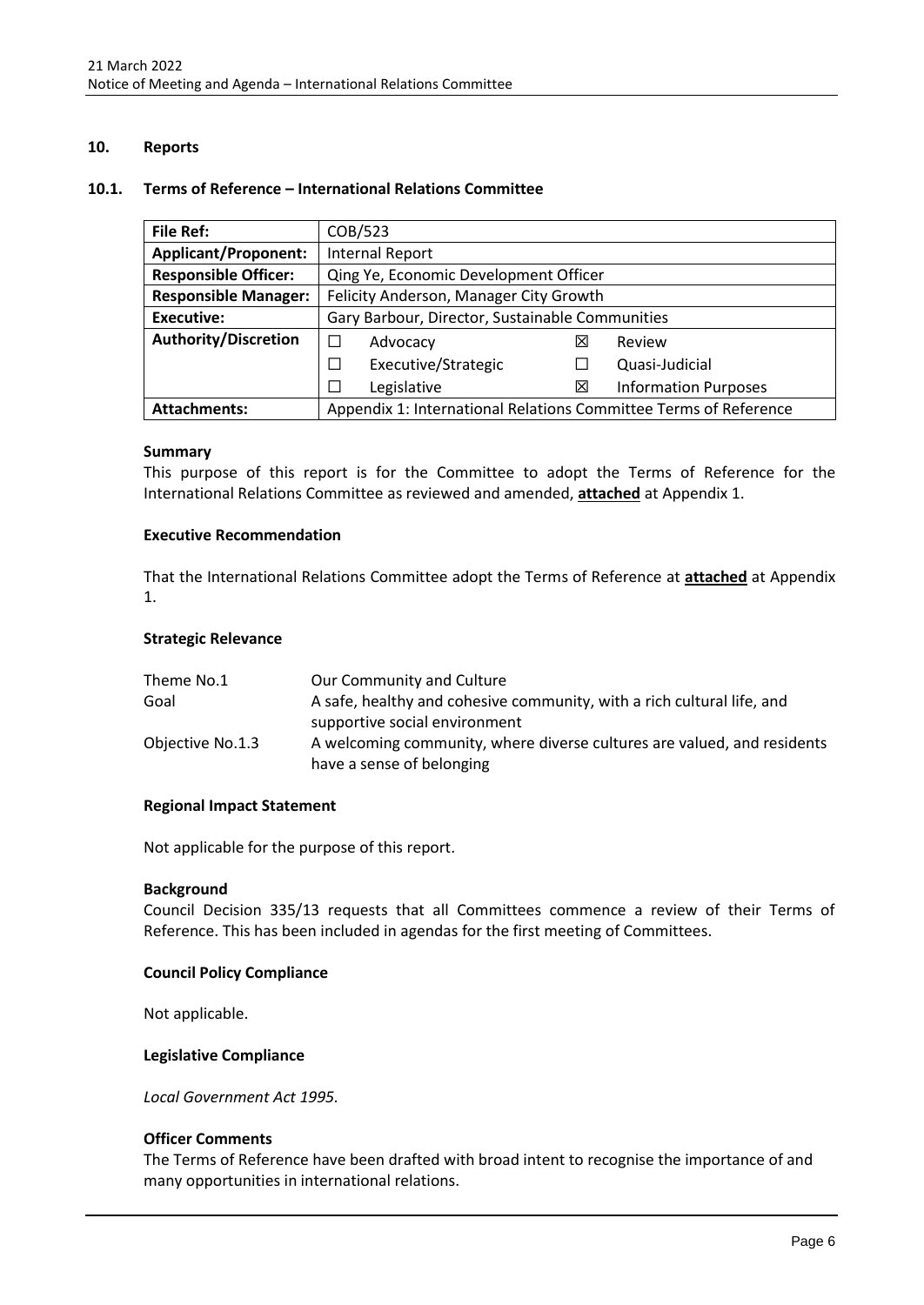The purpose of the International Relations Committee is to provide advice and support in the ongoing development of relationships and strategic opportunities with Setagaya, Japan, Jiaxing, China and Nha Trang, Vietnam.

Through engagement with the International Relations Committee Members in both an informal workshop and subsequent written request for suggested amendment, the only amendments to the previously adopted Terms of Reference are the community members and the change in ex-officio position from the Jiaxing Bunbury Business Office to the Bunbury Geographe Chamber of Commerce and Industry.

## **Analysis of Financial and Budget Implications**

There are no financial or budgetary implications arising from the recommendations of this report.

## **Community Consultation**

Not applicable.

## **Councillor/Officer Consultation**

Not applicable.

## **Applicant Consultation**

Not applicable.

## **Timeline: Council Decision Implementation**

Not applicable.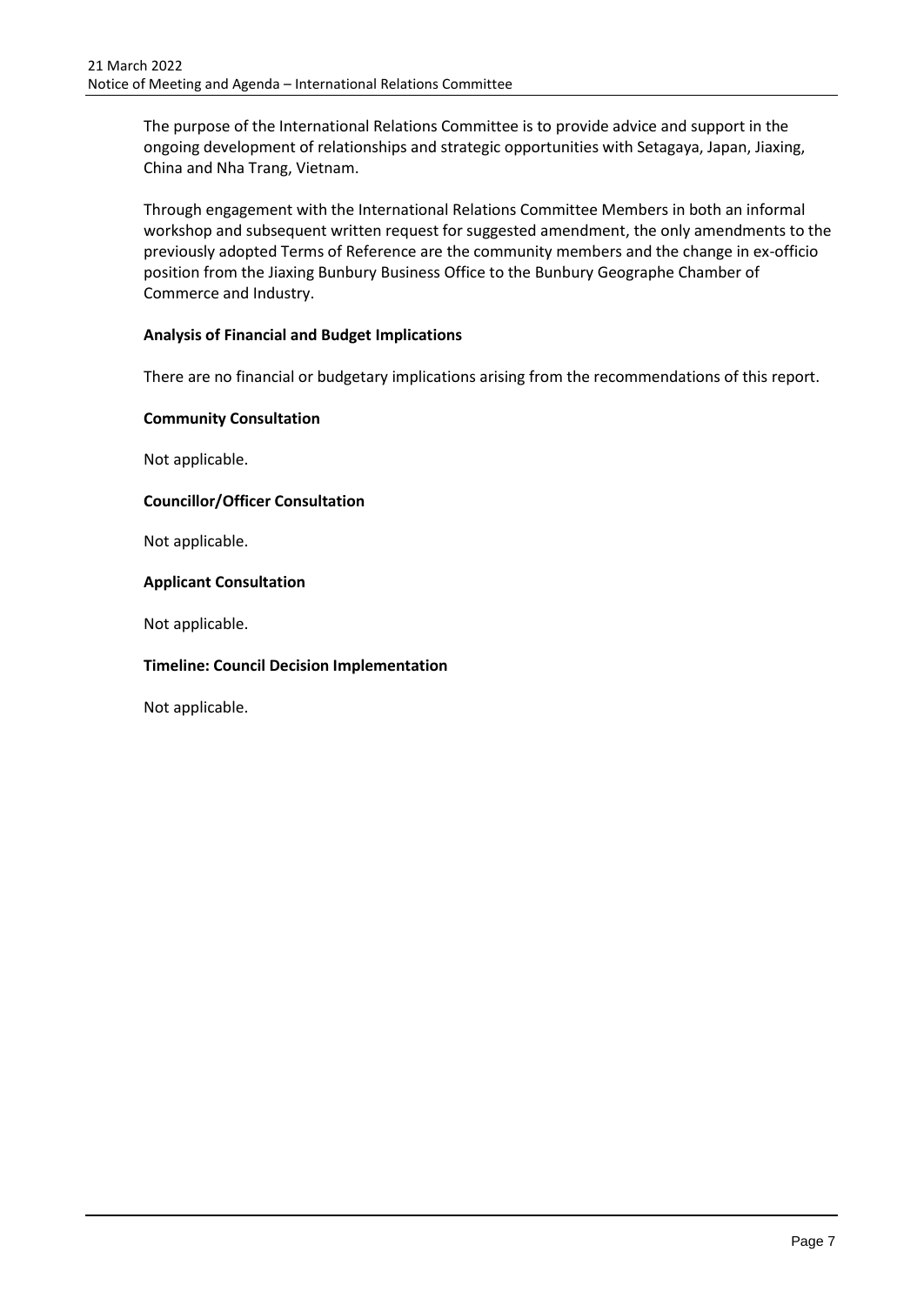### <span id="page-9-0"></span>**10.2. International Relations Committee - Future Meeting Dates 2022/2023**

| <b>File Ref:</b>            | COB/523                                                      |   |                             |
|-----------------------------|--------------------------------------------------------------|---|-----------------------------|
| <b>Applicant/Proponent:</b> | <b>International Relations Committee</b>                     |   |                             |
| <b>Responsible Officer:</b> | Qing Ye, Economic Development Officer                        |   |                             |
| <b>Responsible Manager:</b> | Felicity Anderson, Manager Economic Development and Property |   |                             |
| Executive:                  | Gary Barbour, Director, Sustainable Communities              |   |                             |
| <b>Authority/Discretion</b> | Advocacy                                                     |   | Review                      |
|                             | Executive/Strategic<br>⊔                                     |   | Quasi-Judicial              |
|                             | Legislative<br>$\mathbf{L}$                                  | ⊠ | <b>Information Purposes</b> |
| <b>Attachments:</b>         | Nil                                                          |   |                             |

#### **Summary**

The purpose of this report is for the Committee to consider a program of future meeting dates for the International Relations Committee.

#### **Executive Recommendation**

That the International Relations Committee endorse:

- 1. The meeting schedule as follows:
	- 1. 4:00pm, Monday 21 March 2022
	- 2. 4:00pm, Monday 13 June 2022
	- 3. 4:00pm, Monday 5 September 2022
	- 4. 4:00pm, Monday 5 December 2022
	- 5. 4:00pm, Monday 13 March 2023
	- 6. 4:00pm, Monday 12 June 2023
	- 7. 4:00pm, Monday 4 September 2023
- 2. Advertising of this schedule in accordance with Council Decision 335/13.

#### **Strategic Relevance**

| Theme No.1       | Our Community and Culture                                               |
|------------------|-------------------------------------------------------------------------|
| Goal             | A safe, healthy and cohesive community, with a rich cultural life, and  |
|                  | supportive social environment                                           |
| Objective No.1.3 | A welcoming community, where diverse cultures are valued, and residents |
|                  | have a sense of belonging                                               |

#### **Regional Impact Statement**

Not applicable for the purpose of this report.

#### **Background**

There are ongoing programs run by the City of Bunbury through our long term formal sister and friendship city relationships, as well as events and programs guided by the City of Bunbury's Economic Development Action Plan, Focus Area 6 International Engagement.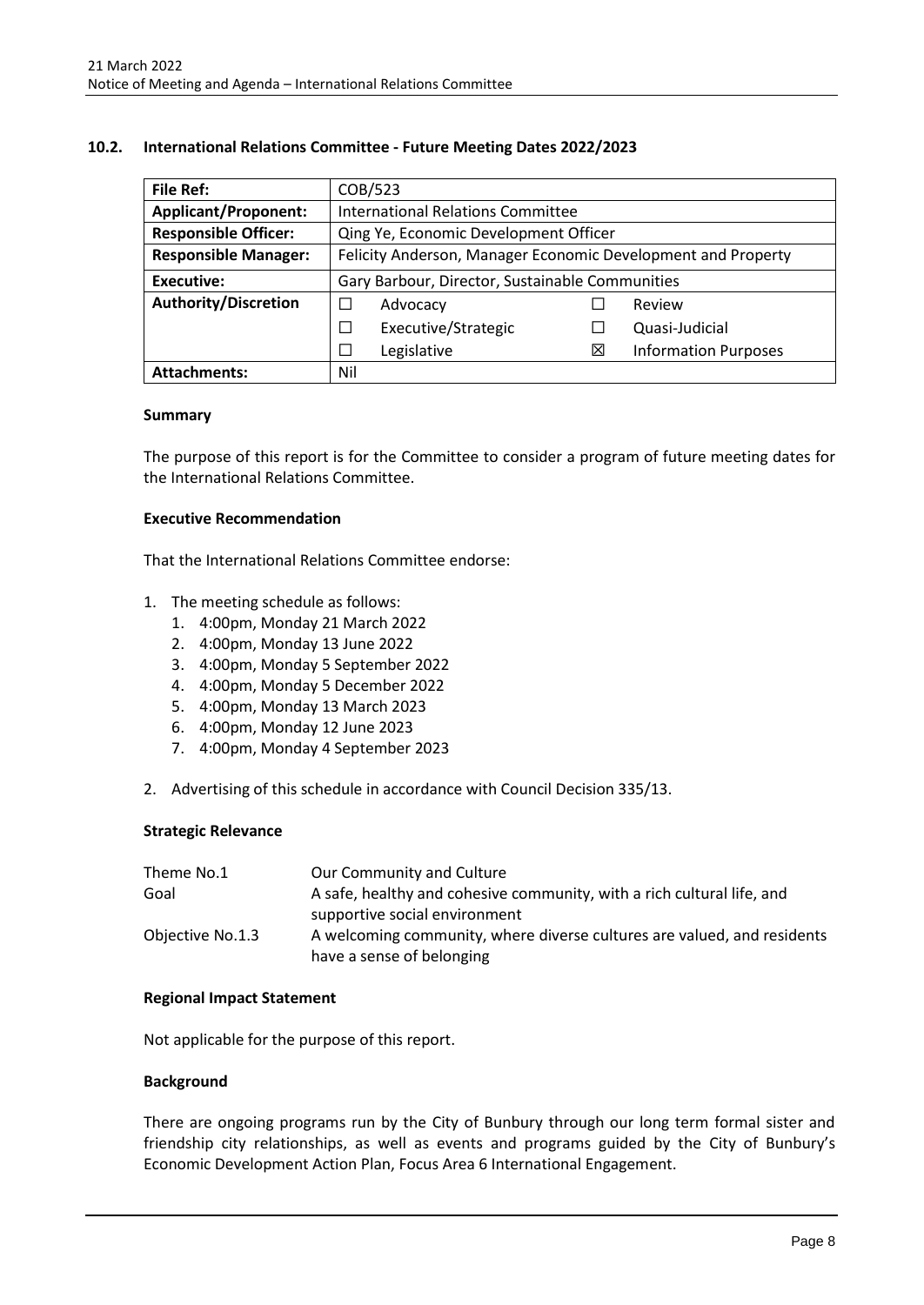## **Council Policy Compliance**

There is no Council Policy applicable to this report.

#### **Legislative Compliance**

*Local Government Act 1995.*

#### **Officer Comments**

It is suggested that this committee meet every quarter for formal committee meetings as well as convene for informal workshops as and when is necessary to collaborate with officers.

Officers undertook a vote of Committee Members prior to the recommendation for quarterly meetings being included in the report.

#### **Analysis of Financial and Budget Implications**

There are no financial or budgetary implications arising from the recommendations of this report.

#### **Community Consultation**

Not applicable.

#### **Councillor/Officer Consultation**

All members of the International Relations Committee have been surveyed for appropriate meeting times and preferred days.

#### **Applicant Consultation**

Not applicable.

#### **Timeline: Council Decision Implementation**

Not applicable.